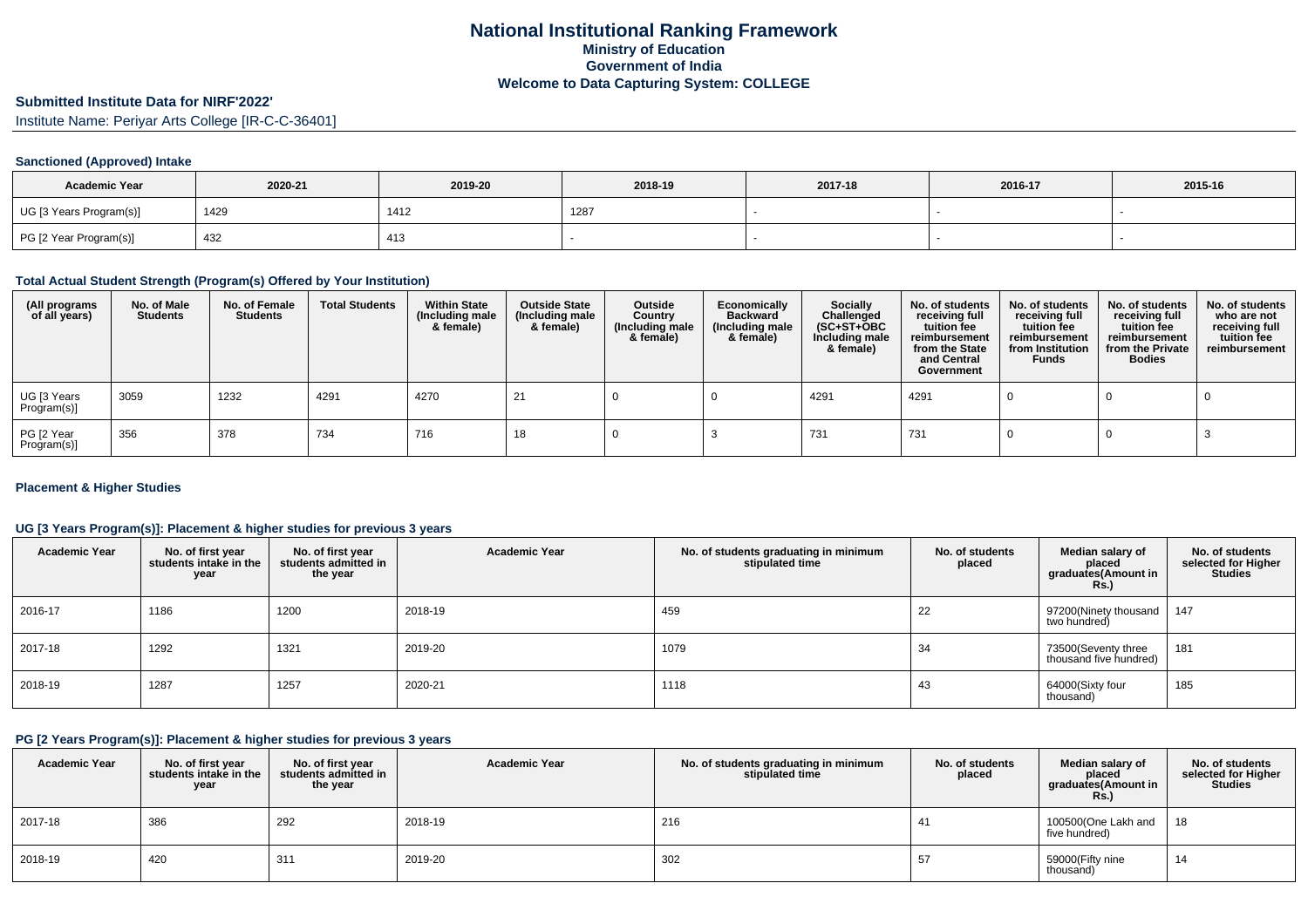| 2019-20 | 413 | ാററ<br>wu | 2020-21 | 293 | 167 | Lakh Ten<br>. <i>.</i> .<br>thousand) | $\overline{\phantom{a}}$<br>່ເບ |
|---------|-----|-----------|---------|-----|-----|---------------------------------------|---------------------------------|
|---------|-----|-----------|---------|-----|-----|---------------------------------------|---------------------------------|

## **Financial Resources: Utilised Amount for the Capital expenditure for previous 3 years**

| <b>Academic Year</b>                                                                                 | 2020-21                                                                                      | 2019-20                                                                                            | 2018-19                                                                            |  |  |  |  |  |
|------------------------------------------------------------------------------------------------------|----------------------------------------------------------------------------------------------|----------------------------------------------------------------------------------------------------|------------------------------------------------------------------------------------|--|--|--|--|--|
|                                                                                                      | <b>Utilised Amount</b>                                                                       | <b>Utilised Amount</b>                                                                             | <b>Utilised Amount</b>                                                             |  |  |  |  |  |
| Annual Capital Expenditure on Academic Activities and Resources (excluding expenditure on buildings) |                                                                                              |                                                                                                    |                                                                                    |  |  |  |  |  |
| Library                                                                                              | 80000 (Rupees Eighty thousand)                                                               | 200000 (Rupees Two Lakhs)                                                                          | 225000 (Rupees Two Lakhs Twenty Five Thousand)                                     |  |  |  |  |  |
| New Equipment for Laboratories                                                                       | 159686 (Rupees One Lakh Fifty Nine Thousand Six Hundred<br>and Eighty Six)                   | 175000 (Rupees One Lakh Seventy Five Thousand)                                                     | 180000 (Rupees One Lakh Eighty Thousand)                                           |  |  |  |  |  |
| Other expenditure on creation of Capital Assets (excluding<br>expenditure on Land and Building)      | 15788409 (Rupees One Crore Fifty Seven Lakhs Eighty Eight<br>Thousand Four Hundred and Nine) | 17466885 (Rupees One Crore Seventy Four Lakhs Sixty Six<br>Thousand Eight Hundred and Eighty Five) | 16400843 (Rupees One Crore Sixty Four Lakhs Eight Hundred<br>and Forty Three Only) |  |  |  |  |  |

## **Financial Resources: Utilised Amount for the Operational expenditure for previous 3 years**

| <b>Academic Year</b>                                                                                                                                                                            | 2020-21                                                                                                     | 2019-20                                                                                                | 2018-19                                                                                               |  |
|-------------------------------------------------------------------------------------------------------------------------------------------------------------------------------------------------|-------------------------------------------------------------------------------------------------------------|--------------------------------------------------------------------------------------------------------|-------------------------------------------------------------------------------------------------------|--|
|                                                                                                                                                                                                 | <b>Utilised Amount</b>                                                                                      |                                                                                                        | <b>Utilised Amount</b>                                                                                |  |
|                                                                                                                                                                                                 |                                                                                                             | <b>Annual Operational Expenditure</b>                                                                  |                                                                                                       |  |
| Salaries (Teaching and Non Teaching staff)                                                                                                                                                      | 407527556 (Rupees Forty Crores Seventy Five Lakhs Twenty<br>Seven Thousand Five Hundred and Fifty Six Only) | 208930465 (Rupees Twenty Crores Eighty Nine Lakhs Thirty<br>Thousand Four Hundred and Sixty Five Only) | 175980133 (Rupees Seventeen Crores Fifty Nine Lakhs Eighty<br>Thousand One Hundred and Thirty Three ) |  |
| Maintenance of Academic Infrastructure or consumables and<br>other running expenditures (excluding maintenance of hostels<br>and allied services, rent of the building, depreciation cost, etc) | 655000 (Rupees Six Lakjs Fifty Five Thousand)                                                               | 361000 (Rupees Three Lakhs Sixty One Thousand)                                                         | 361000 (Rupees Three Lakhs Sixty One Thousand)                                                        |  |
| Seminars/Conferences/Workshops                                                                                                                                                                  | 162525 (One Lakh Sixty Two Thousand Five Hundred and<br>Twenty Five)                                        | 15000 (Rupees Fifteen Thousand)                                                                        | 130000 (Rupees One Lakh Thirty Thousand)                                                              |  |

# **PCS Facilities: Facilities of physically challenged students**

| 1. Do your institution buildings have Lifts/Ramps?                                                                                                         | Yes, more than 80% of the buildings |
|------------------------------------------------------------------------------------------------------------------------------------------------------------|-------------------------------------|
| 2. Do your institution have provision for walking aids, including wheelchairs and transportation from one building to another for<br>handicapped students? | Yes                                 |
| 3. Do your institution buildings have specially designed toilets for handicapped students?                                                                 | Yes, more than 80% of the buildings |

## **Faculty Details**

| Srno | Name                                  | Age | Designation                | Gender | Qualification | <b>Experience (In</b><br>Months) | <b>Currently working</b><br>with institution? | <b>Joining Date</b> | <b>Leaving Date</b> | <b>Association type</b> |
|------|---------------------------------------|-----|----------------------------|--------|---------------|----------------------------------|-----------------------------------------------|---------------------|---------------------|-------------------------|
|      | Dr S<br>SIVASANKARAMO<br><b>ORTHY</b> | 50  | Associate Professor        | Male   | Ph.D          | 264                              | Yes                                           | 08-09-2017          | $- -$               | Regular                 |
|      | Dr J<br>CHAKKARAVARTH                 | 52  | <b>Assistant Professor</b> | Male   | Ph.D          | 216                              | Yes                                           | 26-12-2007          | $- -$               | Regular                 |
|      | Dr M<br>BAKYALAKSHMI                  | 59  | Associate Professor        | Female | Ph.D          | 282                              | Yes                                           | 15-10-1998          | $- -$               | Regular                 |
|      | Dr M ANANTHARAJ                       | 47  | <b>Assistant Professor</b> | Male   | Ph.D          | 264                              | Yes                                           | 13-10-2010          | $- -$               | Regular                 |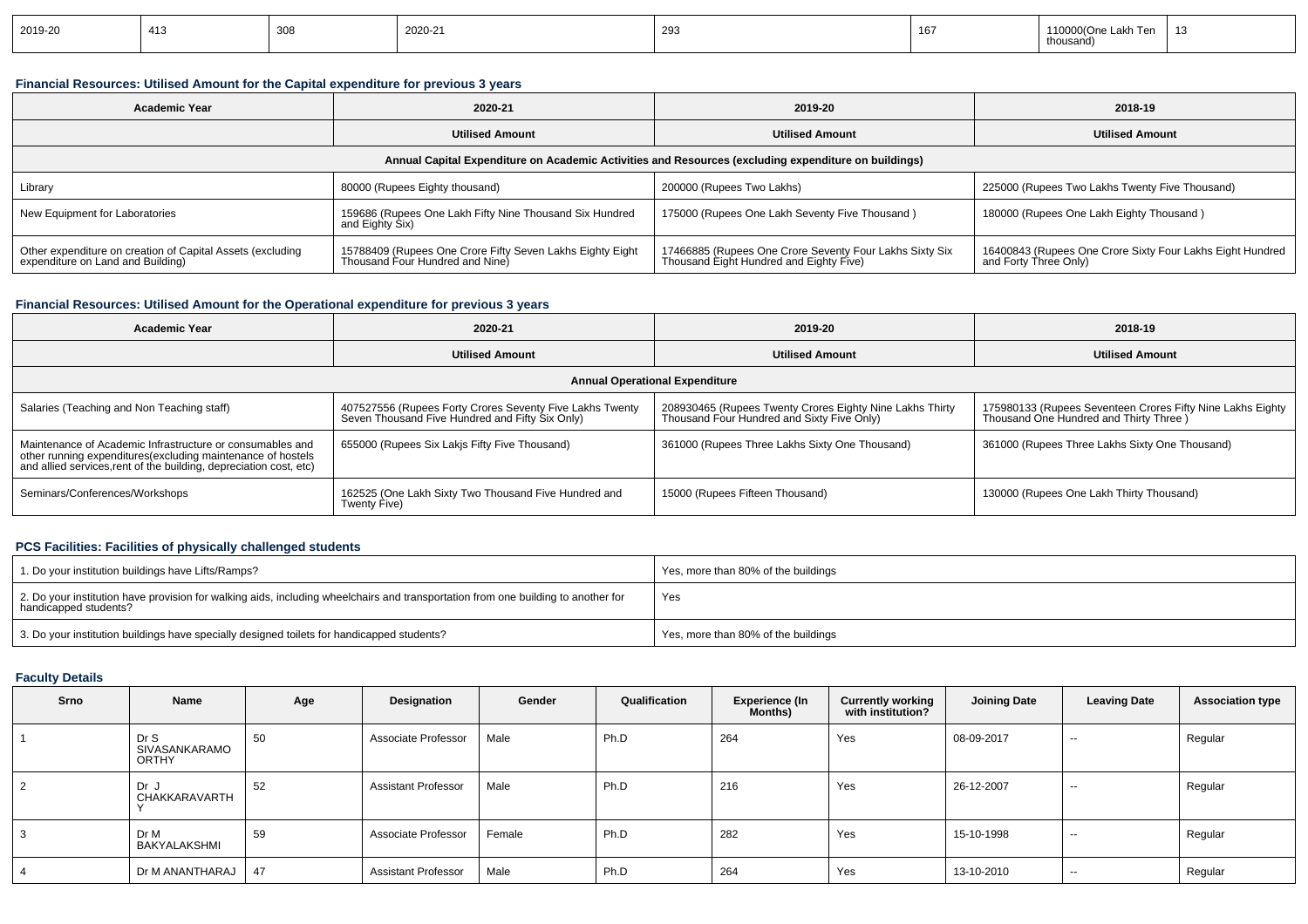| $5\overline{5}$ | Dr M<br>SIVAKAMASUNDA<br><b>RI</b>       | 49 | <b>Assistant Professor</b> | Female | Ph.D       | 153 | Yes | 13-10-2008 | $\overline{a}$           | Regular             |
|-----------------|------------------------------------------|----|----------------------------|--------|------------|-----|-----|------------|--------------------------|---------------------|
| 6               | Dr P PAVADAI                             | 44 | <b>Assistant Professor</b> | Male   | Ph.D       | 144 | Yes | 16-07-2010 | $\overline{\phantom{a}}$ | Regular             |
| $\overline{7}$  | Dr C ANBAZHAGAN                          | 51 | <b>Assistant Professor</b> | Male   | Ph.D       | 216 | Yes | 01-10-2015 | $\overline{\phantom{a}}$ | Regular             |
| 8               | Dr V DEVANATHAN                          | 49 | <b>Assistant Professor</b> | Male   | Ph.D       | 72  | Yes | 19-09-2018 | --                       | Regular             |
| 9               | Dr S SRIDEVI                             | 39 | <b>Assistant Professor</b> | Female | Ph.D       | 72  | Yes | 02-08-2016 | $\overline{\phantom{a}}$ | Regular             |
| 10              | Dr S<br>BALAMURUGAN                      | 48 | Associate Professor        | Male   | Ph.D       | 233 | Yes | 03-12-2019 | Ξ.                       | Regular             |
| 11              | Dr K<br>RAMAKRISHNAN                     | 47 | Associate Professor        | Male   | Ph.D       | 235 | Yes | 17-10-2019 | Щ,                       | Regular             |
| 12              | Dr K MURUGAIYAN                          | 55 | <b>Assistant Professor</b> | Male   | Ph.D       | 150 | Yes | 02-02-2016 | Ξ.                       | Regular             |
| 13              | Dr S RAVIKUMAR                           | 47 | <b>Assistant Professor</b> | Male   | Ph.D       | 180 | Yes | 02-02-2016 | $\overline{\phantom{a}}$ | Regular             |
| 14              | Dr K GEETHA                              | 52 | Associate Professor        | Female | Ph.D       | 348 | Yes | 20-10-2004 | $\overline{\phantom{a}}$ | Regular             |
| 15              | Dr M LEENUS                              | 56 | <b>Assistant Professor</b> | Male   | Ph.D       | 373 | Yes | 26-12-2007 | $\overline{\phantom{a}}$ | Regular             |
| 16              | Dr M PAUL<br>AROKIADASS<br><b>JERALD</b> | 49 | <b>Assistant Professor</b> | Male   | Ph.D       | 308 | Yes | 26-12-2007 | --                       | Regular             |
| 17              | MOUROUGARADJA<br><b>NE</b>               | 51 | <b>Assistant Professor</b> | Male   | M. Phil    | 297 | Yes | 02-06-2008 | $\overline{\phantom{a}}$ | Regular             |
| 18              | Dr R<br><b>BHUVANESWARI</b>              | 49 | <b>Assistant Professor</b> | Female | Ph.D       | 294 | Yes | 14-08-2012 | $\overline{\phantom{a}}$ | Regular             |
| 19              | S DHANAVEL                               | 45 | <b>Assistant Professor</b> | Male   | M. Phil    | 183 | Yes | 09-02-2018 | $\overline{\phantom{a}}$ | Regular             |
| 20              | S VELRAJ                                 | 42 | <b>Assistant Professor</b> | Male   | M. Phil    | 150 | Yes | 09-02-2018 | Щ,                       | Regular             |
| 21              | SARAVANAKUMAR                            | 35 | Lecturer                   | Male   | M. Phil    | 144 | Yes | 17-09-2009 | --                       | Adhoc / Contractual |
| 22              | R MANIMEGALAI                            | 43 | Lecturer                   | Female | M. Phil    | 144 | Yes | 17-09-2009 | --                       | Adhoc / Contractual |
| 23              | <b>T ANANTHI</b>                         | 47 | Lecturer                   | Female | <b>MCA</b> | 91  | Yes | 02-01-2014 | $\overline{\phantom{a}}$ | Adhoc / Contractual |
| 24              | Dr V RAJENDIRAN                          | 57 | <b>Assistant Professor</b> | Male   | Ph.D       | 168 | Yes | 07-05-2017 | $\sim$                   | Regular             |
| 25              | Dr S SHANTHI                             | 45 | <b>Assistant Professor</b> | Female | Ph.D       | 168 | Yes | 02-02-2017 | --                       | Regular             |
| 26              | Dr D HEMALATHA                           | 48 | <b>Assistant Professor</b> | Female | Ph.D       | 161 | Yes | 15-09-2016 | Щ,                       | Regular             |
| 27              | Dr R UNNAMALAI                           | 45 | <b>Assistant Professor</b> | Female | Ph.D       | 173 | Yes | 02-02-2016 | $\sim$                   | Regular             |
| 28              | Dr A RAMYA                               | 40 | <b>Assistant Professor</b> | Female | Ph.D       | 157 | Yes | 06-02-2017 | ₩,                       | Regular             |
| 29              | Dr P GEETHA                              | 48 | Lecturer                   | Female | Ph.D       | 144 | Yes | 17-09-2009 | $\overline{\phantom{a}}$ | Adhoc / Contractual |
| 30              | M PONNAMBALAM                            | 51 | Lecturer                   | Male   | M. Phil    | 144 | Yes | 17-09-2009 | $\sim$                   | Adhoc / Contractual |
| 31              | S SUDHAKAR                               | 41 | Lecturer                   | Male   | M.A        | 109 | Yes | 17-09-2009 | ۰.                       | Adhoc / Contractual |
| 32              | S PADMINI                                | 49 | Lecturer                   | Female | M. Phil    | 144 | Yes | 13-07-2010 | ۰.                       | Adhoc / Contractual |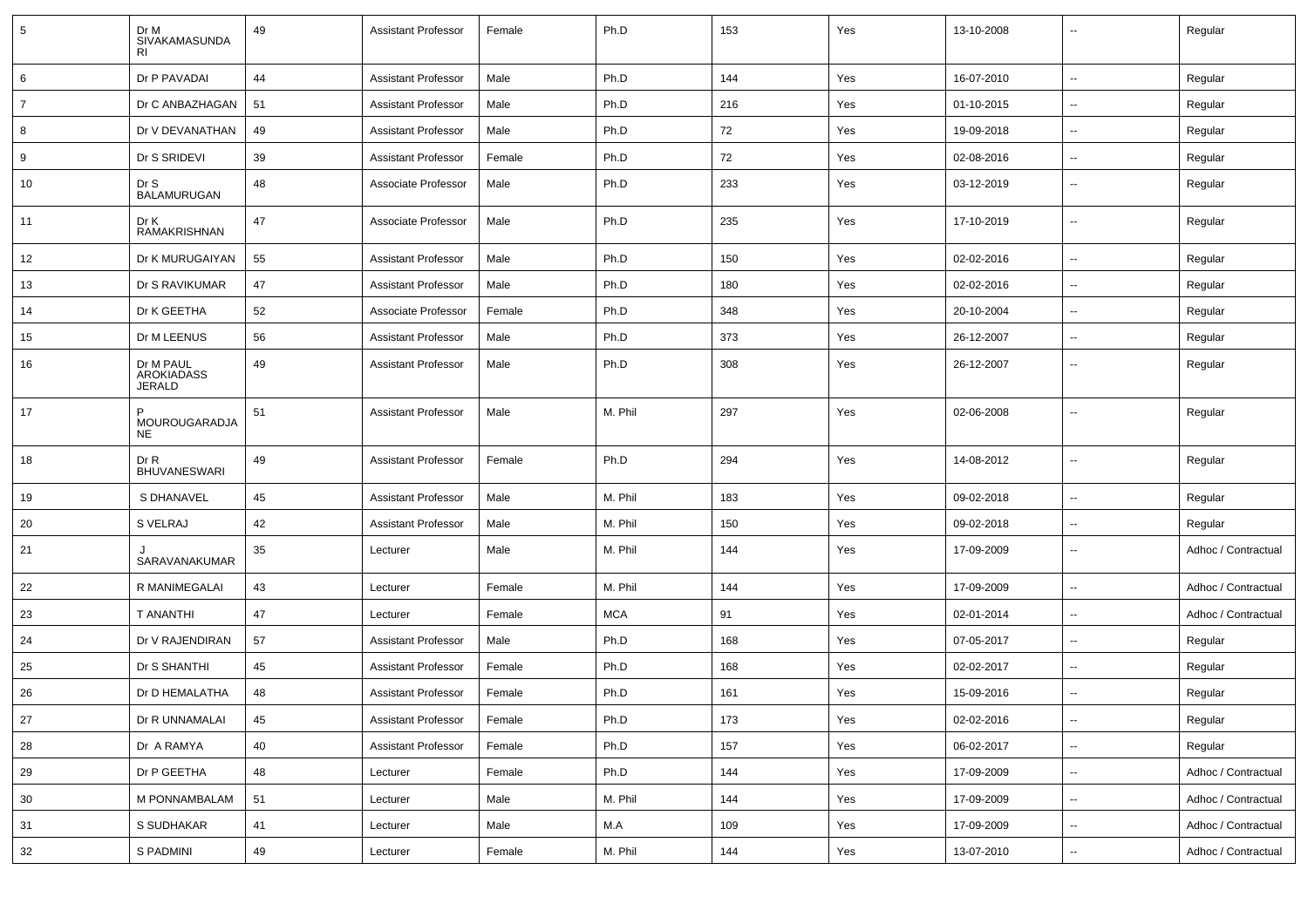| 33 | Dr T<br><b>JOTHIRAMALINGA</b><br>M   | 45 | Associate Professor        | Male   | Ph.D    | 220 | Yes | 29-11-2019 |                          | Regular             |
|----|--------------------------------------|----|----------------------------|--------|---------|-----|-----|------------|--------------------------|---------------------|
| 34 | Dr S<br>BALAMURUGAN                  | 48 | Associate Professor        | Male   | Ph.D    | 221 | Yes | 22-11-2017 | $\overline{\phantom{a}}$ | Regular             |
| 35 | Dr N<br>SWAMINATHAN                  | 44 | Associate Professor        | Male   | Ph.D    | 192 | Yes | 16-05-2017 | $\overline{\phantom{a}}$ | Regular             |
| 36 | Dr K KOTTAIRAJAN                     | 44 | Associate Professor        | Male   | Ph.D    | 192 | Yes | 10-03-2016 | $\overline{\phantom{a}}$ | Regular             |
| 37 | Dr V<br>SOLABUTHISALI                | 59 | <b>Assistant Professor</b> | Male   | Ph.D    | 192 | Yes | 10-09-2019 | $\overline{\phantom{a}}$ | Regular             |
| 38 | Dr S SUBASH<br>CHNADRABOSE           | 46 | <b>Assistant Professor</b> | Male   | Ph.D    | 180 | Yes | 10-03-2016 | $\overline{\phantom{a}}$ | Regular             |
| 39 | Dr M JEYABRABHA                      | 44 | <b>Assistant Professor</b> | Female | Ph.D    | 168 | Yes | 02-02-2016 | $\overline{\phantom{a}}$ | Regular             |
| 40 | Dr P ELAVARASAN                      | 38 | Lecturer                   | Male   | Ph.D    | 90  | Yes | 24-02-2015 | $\overline{\phantom{a}}$ | Adhoc / Contractual |
| 41 | Dr S SUGUMAR                         | 43 | <b>Assistant Professor</b> | Male   | Ph.D    | 162 | Yes | 10-09-2019 | --                       | Regular             |
| 42 | Dr D MARAN                           | 36 | Lecturer                   | Male   | Ph.D    | 78  | Yes | 10-08-2017 | $\overline{\phantom{a}}$ | Adhoc / Contractual |
| 43 | Dr G GUNASELVI                       | 38 | Lecturer                   | Female | Ph.D    | 17  | Yes | 29-10-2020 | $\sim$                   | Adhoc / Contractual |
| 44 | V RAYAPPAN                           | 58 | <b>Assistant Professor</b> | Male   | M. Phil | 348 | Yes | 26-12-2007 | $\overline{\phantom{a}}$ | Regular             |
| 45 | Dr T<br>SIVAKAMASUNDA<br>RAI         | 48 | <b>Assistant Professor</b> | Female | Ph.D    | 163 | Yes | 26-12-2007 | $\overline{\phantom{a}}$ | Regular             |
| 46 | Dr N DHAIVAMSAM                      | 45 | <b>Assistant Professor</b> | Female | Ph.D    | 216 | Yes | 26-12-2007 | $\overline{\phantom{a}}$ | Regular             |
| 47 | DrE<br>VIJAYALAKSHMI                 | 48 | <b>Assistant Professor</b> | Female | Ph.D    | 153 | Yes | 08-11-2008 | --                       | Regular             |
| 48 | Dr N<br><b>SETHURAMAN</b>            | 43 | <b>Assistant Professor</b> | Male   | Ph.D    | 144 | Yes | 09-07-2009 | $\overline{\phantom{a}}$ | Regular             |
| 49 | Dr R KANCHANA<br><b>DEVI</b>         | 43 | <b>Assistant Professor</b> | Female | Ph.D    | 125 | Yes | 26-02-2011 | $\overline{\phantom{a}}$ | Regular             |
| 50 | V ABIRAMA<br>SUNDARI                 | 49 | Associate Professor        | Female | M. Phil | 252 | Yes | 12-10-2004 | $\overline{\phantom{a}}$ | Regular             |
| 51 | Dr V LEELA                           | 46 | <b>Assistant Professor</b> | Female | Ph.D    | 132 | Yes | 08-08-2012 | $\overline{\phantom{a}}$ | Regular             |
| 52 | <b>RAMAKRISHNAN</b><br><b>SANTHI</b> | 55 | Associate Professor        | Female | M. Phil | 276 | Yes | 30-10-1998 | $\overline{\phantom{a}}$ | Regular             |
| 53 | P MANOHARI                           | 38 | Lecturer                   | Female | M. Phil | 18  | Yes | 04-01-2021 | $\overline{\phantom{a}}$ | Adhoc / Contractual |
| 54 | Dr I VANNAMUTHU                      | 55 | Associate Professor        | Male   | Ph.D    | 273 | Yes | 30-10-1998 | $\overline{\phantom{a}}$ | Regular             |
| 55 | Dr B SHARMILAR<br>INDIRANI           | 56 | Associate Professor        | Female | Ph.D    | 271 | Yes | 01-06-2000 | Щ,                       | Regular             |
| 56 | Dr S<br>THAMBIDURAI                  | 56 | Associate Professor        | Male   | Ph.D    | 292 | Yes | 26-12-2007 | Ц.                       | Regular             |
| 57 | Dr S KALAIMANI                       | 56 | Associate Professor        | Female | Ph.D    | 272 | Yes | 24-12-1999 | Щ,                       | Regular             |
| 58 | Dr S NALINI                          | 48 | <b>Assistant Professor</b> | Female | Ph.D    | 252 | Yes | 26-12-2007 | Ξ.                       | Regular             |
| 59 | Dr K ANANDHY                         | 53 | <b>Assistant Professor</b> | Female | Ph.D    | 266 | Yes | 26-12-2007 | $\overline{\phantom{a}}$ | Regular             |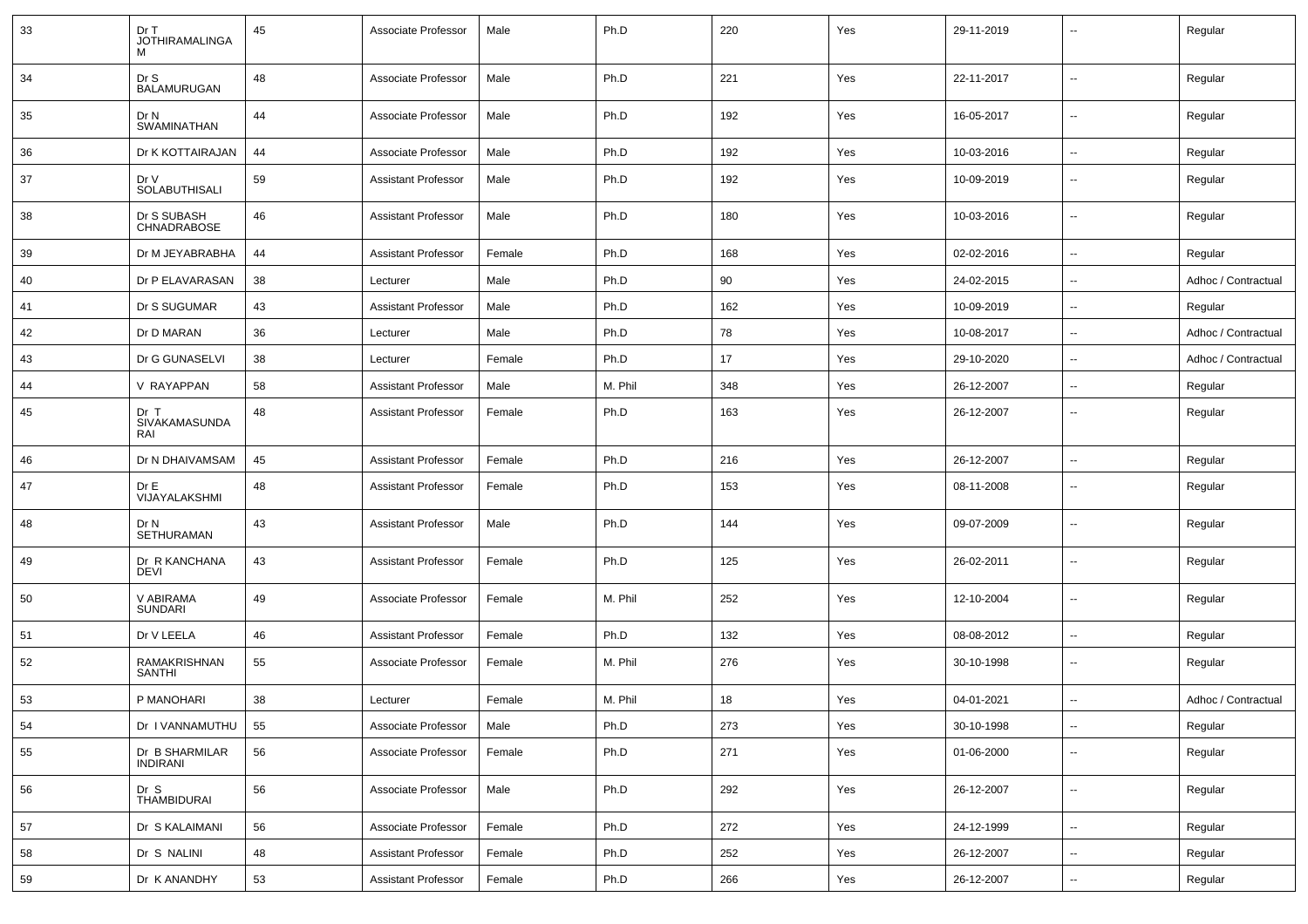| 60 | Dr C<br>RAJALAKSHMI                | 43 | <b>Assistant Professor</b> | Female | Ph.D    | 180 | Yes | 13-10-2008 | ۰.                       | Regular             |
|----|------------------------------------|----|----------------------------|--------|---------|-----|-----|------------|--------------------------|---------------------|
| 61 | Dr S MITHIRA                       | 42 | <b>Assistant Professor</b> | Female | Ph.D    | 145 | Yes | 13-10-2008 | $\overline{\phantom{a}}$ | Regular             |
| 62 | Dr R MUNAVAR<br><b>SULTHANA</b>    | 44 | <b>Assistant Professor</b> | Female | Ph.D    | 216 | Yes | 02-11-2012 | $\overline{a}$           | Regular             |
| 63 | Dr K SHANMUGAM                     | 51 | <b>Assistant Professor</b> | Male   | Ph.D    | 156 | Yes | 18-09-2018 | Ξ.                       | Regular             |
| 64 | Dr R BANUREKA                      | 47 | <b>Assistant Professor</b> | Female | Ph.D    | 205 | Yes | 19-09-2018 | --                       | Regular             |
| 65 | Dr V SUGHANYA                      | 49 | Associate Professor        | Female | Ph.D    | 252 | Yes | 18-10-2019 | $\sim$                   | Regular             |
| 66 | Dr VK<br>SUBRAMANIAN               | 51 | Associate Professor        | Male   | Ph.D    | 184 | Yes | 27-08-2018 | $\overline{a}$           | Regular             |
| 67 | Dr P JAYANTHI                      | 41 | Lecturer                   | Female | Ph.D    | 144 | Yes | 17-09-2009 | $\overline{\phantom{a}}$ | Adhoc / Contractual |
| 68 | S PUSHPALATHA                      | 41 | Lecturer                   | Female | M. Phil | 120 | Yes | 17-07-2012 | --                       | Adhoc / Contractual |
| 69 | R RAVICHANDRAN                     | 35 | Lecturer                   | Male   | M. Phil | 108 | Yes | 01-08-2013 | --                       | Adhoc / Contractual |
| 70 | Dr R<br><b>BALACHANDER</b>         | 38 | Lecturer                   | Male   | Ph.D    | 168 | Yes | 05-07-2015 | --                       | Adhoc / Contractual |
| 71 | Dr K MURUGADOS                     | 57 | <b>Assistant Professor</b> | Male   | Ph.D    | 276 | Yes | 06-06-2008 | u.                       | Regular             |
| 72 | Dr K KRISHNA<br><b>MURTHY</b>      | 52 | <b>Assistant Professor</b> | Male   | Ph.D    | 264 | Yes | 27-08-2016 | --                       | Regular             |
| 73 | Dr G<br>THAMIZHCHELVAN             | 54 | <b>Assistant Professor</b> | Male   | Ph.D    | 288 | Yes | 06-10-2015 | --                       | Regular             |
| 74 | Dr P GNANAVEL                      | 48 | <b>Assistant Professor</b> | Male   | Ph.D    | 146 | Yes | 02-02-2016 | --                       | Regular             |
| 75 | Dr R PRABAKARAN                    | 46 | <b>Assistant Professor</b> | Male   | Ph.D    | 152 | Yes | 02-02-2016 | --                       | Regular             |
| 76 | Dr G GEETHA                        | 44 | <b>Assistant Professor</b> | Female | Ph.D    | 157 | Yes | 07-02-2017 | u.                       | Regular             |
| 77 | Dr S<br>MANIKANDAN                 | 44 | Lecturer                   | Male   | Ph.D    | 168 | Yes | 03-06-2007 | $\overline{\phantom{a}}$ | Adhoc / Contractual |
| 78 | Dr K<br>KALAISELVAN                | 47 | Lecturer                   | Male   | Ph.D    | 144 | Yes | 17-09-2009 | $\overline{\phantom{a}}$ | Adhoc / Contractual |
| 79 | Dr S<br>KANNADASAN                 | 36 | Lecturer                   | Male   | Ph.D    | 144 | Yes | 17-09-2009 | u.                       | Adhoc / Contractual |
| 80 | ED.<br>ANANDAKUMAR                 | 37 | Lecturer                   | Male   | M. Phil | 132 | Yes | 01-10-2010 | $\overline{\phantom{a}}$ | Adhoc / Contractual |
| 81 | <b>B SHANTHOSH</b>                 | 31 | Lecturer                   | Male   | M.Sc.   | 72  | Yes | 17-06-2016 | Ξ.                       | Adhoc / Contractual |
| 82 | S MOHAMMED<br><b>NISAR AHAMMED</b> | 30 | Lecturer                   | Male   | M.Sc.   | 36  | Yes | 11-02-2019 | $\overline{\phantom{a}}$ | Adhoc / Contractual |
| 83 | Dr S DAVID<br>SOUNDAR              | 58 | <b>Assistant Professor</b> | Male   | Ph.D    | 163 | Yes | 26-12-2007 | Ξ.                       | Regular             |
| 84 | Dr R BASKARAN                      | 58 | <b>Assistant Professor</b> | Male   | Ph.D    | 163 | Yes | 26-12-2007 | Ξ.                       | Regular             |
| 85 | C KAVITHA                          | 44 | <b>Assistant Professor</b> | Female | M. Phil | 156 | Yes | 13-10-2008 | Ξ.                       | Regular             |
| 86 | R NISHA                            | 43 | <b>Assistant Professor</b> | Female | M. Phil | 144 | Yes | 09-07-2009 | Ξ.                       | Regular             |
| 87 | R MUGUNTHAN                        | 47 | <b>Assistant Professor</b> | Male   | M. Phil | 252 | Yes | 09-07-2009 | Ξ.                       | Regular             |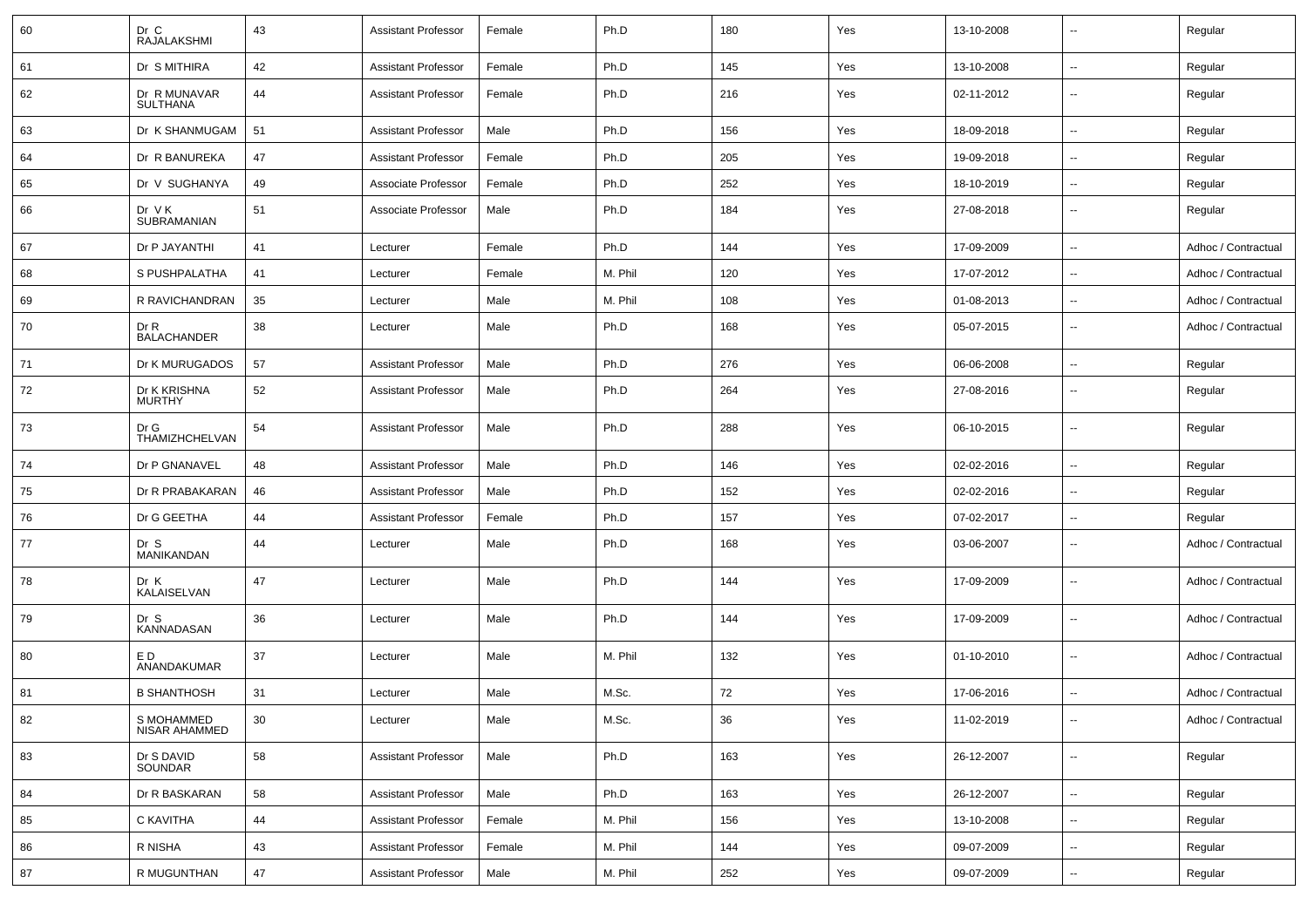| 88  | Dr S BALUSUBESH                       | 58 | <b>Assistant Professor</b> | Male   | Ph.D       | 145 | Yes | 09-07-2009 | $\overline{\phantom{a}}$ | Regular             |
|-----|---------------------------------------|----|----------------------------|--------|------------|-----|-----|------------|--------------------------|---------------------|
| 89  | S PARI                                | 54 | <b>Assistant Professor</b> | Male   | M. Phil    | 144 | Yes | 09-07-2009 | $\overline{\phantom{a}}$ | Regular             |
| 90  | Dr P GANDHIMATHI                      | 44 | <b>Assistant Professor</b> | Female | Ph.D       | 125 | Yes | 02-08-2016 | $\overline{\phantom{a}}$ | Regular             |
| 91  | S KAVITHA                             | 36 | <b>Assistant Professor</b> | Female | M. Phil    | 67  | Yes | 02-08-2016 | $\overline{\phantom{a}}$ | Regular             |
| 92  | P JANAKY                              | 39 | <b>Assistant Professor</b> | Female | M. Phil    | 72  | Yes | 18-08-2015 | $\overline{\phantom{a}}$ | Regular             |
| 93  | R INDIRA DEVI                         | 35 | Lecturer                   | Female | M. Phil    | 137 | Yes | 01-02-2010 | $\sim$                   | Adhoc / Contractual |
| 94  | J GAYATHRI                            | 38 | Lecturer                   | Female | M. Phil    | 144 | Yes | 28-11-2011 | $\sim$                   | Adhoc / Contractual |
| 95  | D DEVARAJ                             | 45 | Lecturer                   | Male   | M. Phil    | 84  | Yes | 02-07-2014 | $\overline{\phantom{a}}$ | Adhoc / Contractual |
| 96  | K GURULAKSHMI                         | 37 | Lecturer                   | Female | M. Phil    | 84  | Yes | 06-09-2015 | $\overline{\phantom{a}}$ | Adhoc / Contractual |
| 97  | Dr S KARTHIK                          | 39 | Lecturer                   | Male   | Ph.D       | 96  | Yes | 07-10-2013 | $\overline{\phantom{a}}$ | Adhoc / Contractual |
| 98  | Dr P VIJAY ANAND                      | 39 | Lecturer                   | Male   | Ph.D       | 60  | Yes | 19-12-2016 | $\overline{\phantom{a}}$ | Adhoc / Contractual |
| 99  | Dr S GOPINATH                         | 38 | Lecturer                   | Male   | Ph.D       | 60  | Yes | 19-12-2016 | $\sim$                   | Adhoc / Contractual |
| 100 | <b>S KALIDASS</b>                     | 33 | Lecturer                   | Male   | M. Phil    | 24  | Yes | 02-03-2018 | $\sim$                   | Adhoc / Contractual |
| 101 | Dr K<br>MAHENDRAVARMA<br>N            | 31 | Lecturer                   | Male   | Ph.D       | 24  | Yes | 18-12-2019 | $\overline{\phantom{a}}$ | Adhoc / Contractual |
| 102 | Dr S ANANDHAN                         | 38 | Lecturer                   | Male   | Ph.D       | 77  | Yes | 18-06-2015 | $\sim$                   | Adhoc / Contractual |
| 103 | Dr S MANIKANDAN                       | 33 | Lecturer                   | Male   | Ph.D       | 60  | Yes | 18-01-2018 | $\overline{\phantom{a}}$ | Adhoc / Contractual |
| 104 | Dr P THENMOZHI                        | 33 | Lecturer                   | Female | Ph.D       | 36  | Yes | 04-03-2019 | $\overline{\phantom{a}}$ | Adhoc / Contractual |
| 105 | Dr K<br><b>THAMIZHSELVI</b>           | 43 | Lecturer                   | Female | Ph.D       | 72  | Yes | 01-03-2019 | $\overline{\phantom{a}}$ | Adhoc / Contractual |
| 106 | Dr G KUMAR                            | 47 | Lecturer                   | Male   | Ph.D       | 72  | Yes | 11-03-2016 | $\sim$                   | Adhoc / Contractual |
| 107 | <b>K VINOTH</b>                       | 31 | Lecturer                   | Male   | <b>MSW</b> | 72  | Yes | 29-01-2016 | $\sim$                   | Adhoc / Contractual |
| 108 | Dr N CAROLINE<br><b>ESTHER SANTHI</b> | 57 | <b>Assistant Professor</b> | Female | Ph.D       | 144 | Yes | 09-07-2009 | $\sim$                   | Regular             |
| 109 | Dr L HENRY                            | 55 | <b>Assistant Professor</b> | Male   | Ph.D       | 360 | Yes | 09-07-2009 | $\overline{\phantom{a}}$ | Regular             |
| 110 | Dr R ANANTHI                          | 56 | <b>Assistant Professor</b> | Female | Ph.D       | 342 | Yes | 09-07-2009 | $\sim$                   | Regular             |
| 111 | Dr S<br>RAMATHILAGAM                  | 46 | <b>Assistant Professor</b> | Female | Ph.D       | 144 | Yes | 16-07-2009 | $\overline{\phantom{a}}$ | Regular             |
| 112 | Dr R THENMOZHY                        | 49 | <b>Assistant Professor</b> | Female | Ph.D       | 125 | Yes | 28-02-2011 | $\overline{\phantom{a}}$ | Regular             |
| 113 | Dr S SRINIVASAN                       | 44 | <b>Assistant Professor</b> | Male   | Ph.D       | 228 | Yes | 03-08-2015 | $\overline{\phantom{a}}$ | Regular             |
| 114 | Dr R<br>VIJAYAKUMAR                   | 41 | <b>Assistant Professor</b> | Male   | Ph.D       | 150 | Yes | 30-01-2009 | $\sim$                   | Regular             |
| 115 | V SUDHA                               | 44 | Lecturer                   | Female | M. Phil    | 109 | Yes | 03-12-2012 | $\sim$                   | Adhoc / Contractual |
| 116 | T NARAYANAN                           | 37 | Lecturer                   | Male   | M. Phil    | 108 | Yes | 18-06-2014 | $\overline{\phantom{a}}$ | Adhoc / Contractual |
| 117 | Dr R KANNAN                           | 58 | <b>Assistant Professor</b> | Male   | Ph.D       | 300 | Yes | 26-12-2007 | $\sim$                   | Regular             |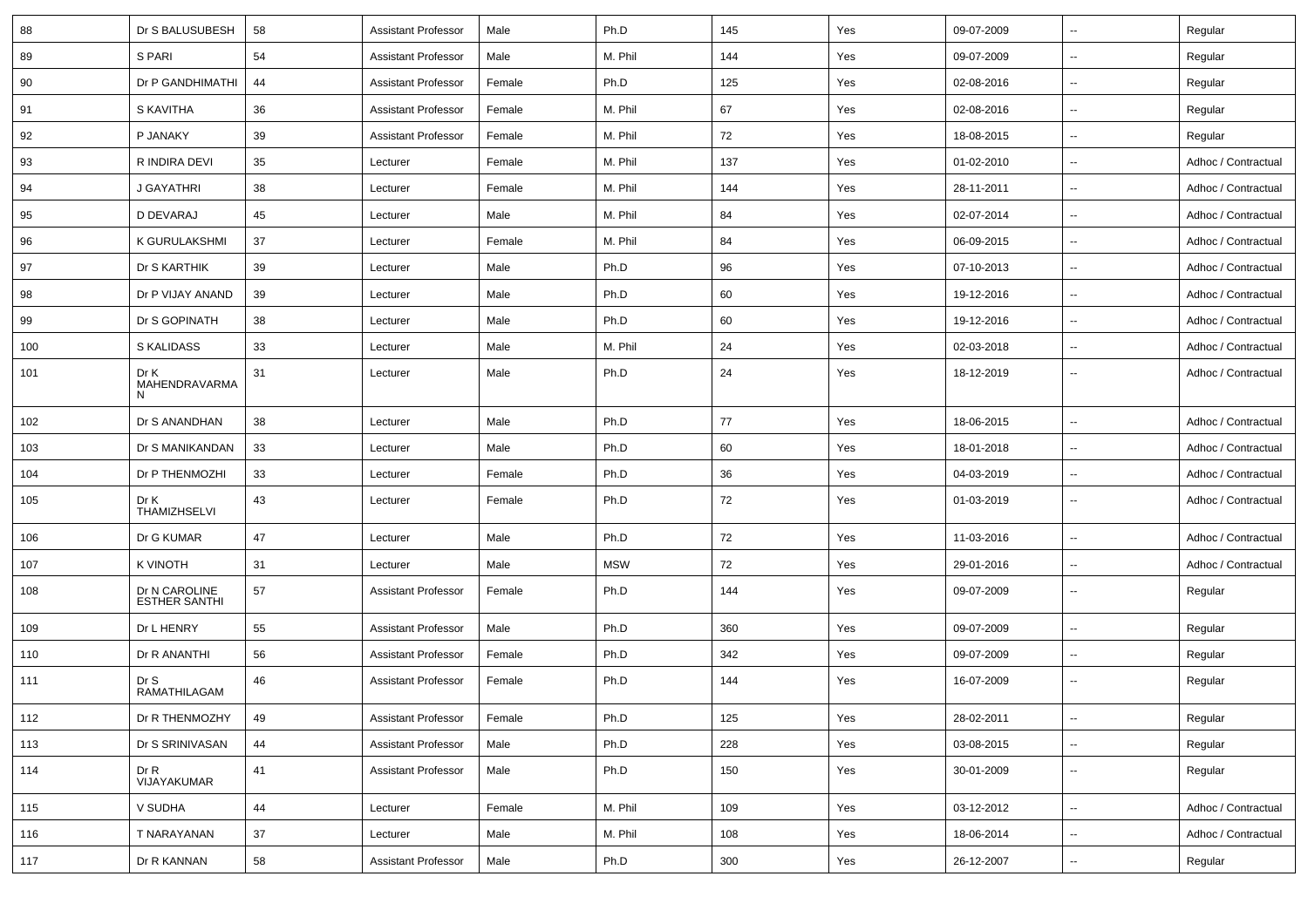| 118 | Dr G<br>CHINNADURAI                           | 44 | <b>Assistant Professor</b> | Male   | Ph.D    | 168 | Yes | 26-12-2007 |                          | Regular             |
|-----|-----------------------------------------------|----|----------------------------|--------|---------|-----|-----|------------|--------------------------|---------------------|
| 119 | Dr S P VINOTHA                                | 57 | <b>Assistant Professor</b> | Female | Ph.D    | 168 | Yes | 26-12-2007 | ⊷.                       | Regular             |
| 120 | Dr K ARULDOSS                                 | 45 | <b>Assistant Professor</b> | Male   | Ph.D    | 144 | Yes | 09-07-2009 | -−                       | Regular             |
| 121 | Dr R RAJAKUMAR                                | 57 | <b>Assistant Professor</b> | Male   | Ph.D    | 145 | Yes | 09-07-2009 | -−                       | Regular             |
| 122 | M GNANAMBIGAI                                 | 54 | <b>Assistant Professor</b> | Female | M. Phil | 144 | Yes | 09-07-2009 | --                       | Regular             |
| 123 | Dr S<br>ARULJOTHISELVI                        | 47 | <b>Assistant Professor</b> | Female | Ph.D    | 144 | Yes | 10-07-2010 | $\overline{\phantom{a}}$ | Regular             |
| 124 | Dr R<br>PERIYANAYAGI                          | 40 | <b>Assistant Professor</b> | Female | Ph.D    | 145 | Yes | 14-08-2012 | $\overline{\phantom{a}}$ | Regular             |
| 125 | Dr M MUNIYAN                                  | 52 | Associate Professor        | Male   | Ph.D    | 229 | Yes | 05-03-2016 | $\sim$                   | Regular             |
| 126 | Dr J MICHAEL<br><b>ANTONY PRABU</b><br>ARACHI | 56 | <b>Assistant Professor</b> | Male   | Ph.D    | 156 | Yes | 01-02-2016 | $\overline{\phantom{a}}$ | Regular             |
| 127 | Dr E SUSIGANESH<br><b>KUMAR</b>               | 44 | <b>Assistant Professor</b> | Male   | Ph.D    | 72  | Yes | 01-08-2016 | $\overline{\phantom{a}}$ | Regular             |
| 128 | Dr N PARANJOTHI                               | 55 | <b>Assistant Professor</b> | Male   | Ph.D    | 180 | Yes | 13-02-2017 | ⊷.                       | Regular             |
| 129 | Dr S<br><b>EAKAMBARAM</b>                     | 43 | <b>Assistant Professor</b> | Male   | Ph.D    | 179 | Yes | 17-08-2017 | $\overline{\phantom{a}}$ | Regular             |
| 130 | Dr S VIJAY<br>AMIRTHARAJ                      | 35 | Lecturer                   | Male   | Ph.D    | 54  | Yes | 08-02-2016 | н.                       | Adhoc / Contractual |
| 131 | Dr T RAMANI                                   | 38 | Lecturer                   | Female | Ph.D    | 80  | Yes | 18-12-2019 | ⊷.                       | Adhoc / Contractual |
| 132 | Dr R<br>MOHANASUNDARI                         | 35 | Lecturer                   | Female | Ph.D    | 90  | Yes | 08-07-2014 | $\overline{\phantom{a}}$ | Adhoc / Contractual |
| 133 | S JOTHIMANICKAM                               | 43 | Lecturer                   | Male   | M. Phil | 84  | Yes | 23-06-2015 | ⊷.                       | Adhoc / Contractual |
| 134 | Dr P GEETHA                                   | 53 | <b>Assistant Professor</b> | Female | Ph.D    | 144 | Yes | 26-12-2007 | -−                       | Regular             |
| 135 | Dr V<br>PANNEERSELVAM                         | 56 | <b>Assistant Professor</b> | Male   | Ph.D    | 324 | Yes | 26-12-2007 | $\overline{\phantom{a}}$ | Regular             |
| 136 | Dr N BASKARAN                                 | 56 | <b>Assistant Professor</b> | Male   | Ph.D    | 360 | Yes | 26-12-2007 | $\overline{\phantom{a}}$ | Regular             |
| 137 | Dr S ILANGO                                   | 53 | <b>Assistant Professor</b> | Male   | Ph.D    | 282 | Yes | 26-12-2007 | --                       | Regular             |
| 138 | S VISHNUDASAN                                 | 58 | <b>Assistant Professor</b> | Male   | M. Phil | 348 | Yes | 27-12-2007 | $\overline{\phantom{a}}$ | Regular             |
| 139 | Dr S<br>PREMAKUMARI                           | 52 | <b>Assistant Professor</b> | Female | Ph.D    | 166 | Yes | 15-07-2010 | $\overline{\phantom{a}}$ | Regular             |
| 140 | Dr D VENI                                     | 45 | <b>Assistant Professor</b> | Female | Ph.D    | 176 | Yes | 08-08-2012 | $\sim$                   | Regular             |
| 141 | Dr J POORANI                                  | 46 | <b>Assistant Professor</b> | Female | Ph.D    | 144 | Yes | 22-07-2010 | н.                       | Regular             |
| 142 | Dr C ELUMALAI                                 | 52 | <b>Assistant Professor</b> | Male   | Ph.D    | 281 | Yes | 22-07-2010 | ₩,                       | Regular             |
| 143 | Dr K KAVITHA                                  | 47 | <b>Assistant Professor</b> | Female | Ph.D    | 222 | Yes | 15-07-2010 | $\overline{\phantom{a}}$ | Regular             |
| 144 | Dr P KALAIARASI                               | 48 | <b>Assistant Professor</b> | Female | Ph.D    | 217 | Yes | 06-08-2013 | н.                       | Regular             |
| 145 | Dr J SHYAMALA                                 | 52 | <b>Assistant Professor</b> | Female | Ph.D    | 264 | Yes | 08-08-2012 | $\sim$                   | Regular             |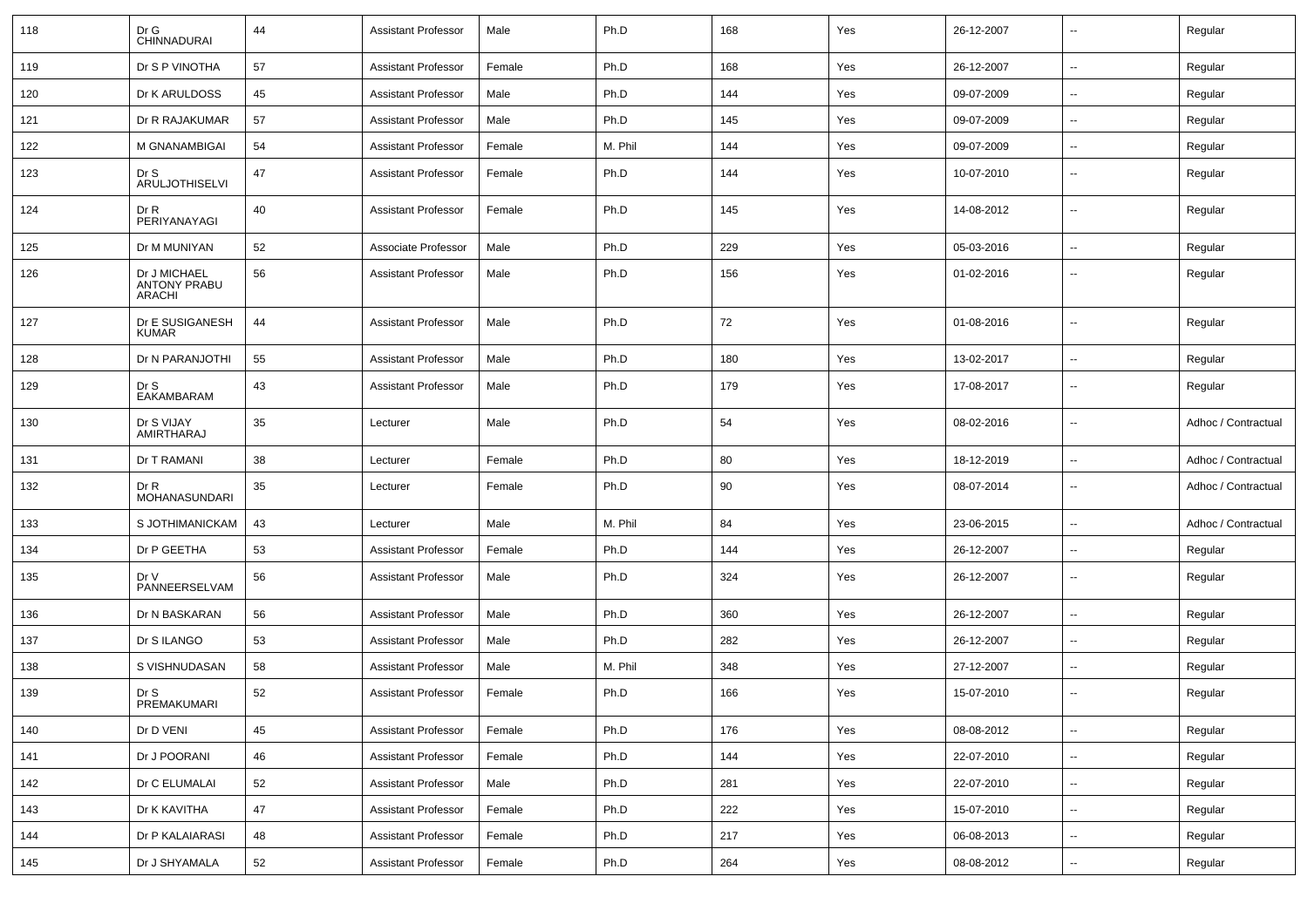| 146 | Dr R<br>MANOGARANE                | 43 | <b>Assistant Professor</b> | Male   | Ph.D       | 72  | Yes | 01-11-2015 | $\overline{\phantom{a}}$ | Regular             |
|-----|-----------------------------------|----|----------------------------|--------|------------|-----|-----|------------|--------------------------|---------------------|
| 147 | Dr A<br>AROUNASALAME              | 49 | Associate Professor        | Male   | Ph.D       | 180 | Yes | 09-10-2017 | $\sim$                   | Regular             |
| 148 | Dr R MURUGAN                      | 43 | <b>Assistant Professor</b> | Male   | Ph.D       | 162 | Yes | 24-02-2017 | $\sim$                   | Regular             |
| 149 | Dr J RAJA                         | 40 | <b>Assistant Professor</b> | Male   | Ph.D       | 180 | Yes | 29-09-2018 | $\sim$                   | Regular             |
| 150 | R SARALA<br>VISHNUDASAN           | 47 | Lecturer                   | Female | M. Phil    | 214 | Yes | 04-10-2000 | $\sim$                   | Adhoc / Contractual |
| 151 | P RAJALAKSHMI                     | 44 | Lecturer                   | Female | M.Sc.      | 180 | Yes | 13-09-2006 | $\sim$                   | Adhoc / Contractual |
| 152 | P NADANAM                         | 52 | Lecturer                   | Male   | M. Phil    | 178 | Yes | 13-09-2006 | $\overline{\phantom{a}}$ | Adhoc / Contractual |
| 153 | K SYED MEERAN                     | 39 | Lecturer                   | Male   | <b>MCA</b> | 156 | Yes | 07-07-2008 | $\mathbf{u}$             | Adhoc / Contractual |
| 154 | S PANNEER<br>SELVAM               | 40 | Lecturer                   | Male   | M. Phil    | 156 | Yes | 15-07-2008 | $\sim$                   | Adhoc / Contractual |
| 155 | <b>B SURESH KUMAR</b>             | 37 | Lecturer                   | Male   | M.Sc.      | 142 | Yes | 01-10-2009 | $\sim$                   | Adhoc / Contractual |
| 156 | M KAJA MOIDEEN                    | 34 | Lecturer                   | Male   | <b>MCA</b> | 94  | Yes | 01-10-2013 | $\sim$                   | Adhoc / Contractual |
| 157 | <b>S SANTHI</b>                   | 44 | Lecturer                   | Female | Ph.D       | 144 | Yes | 17-09-2009 | $\overline{\phantom{a}}$ | Adhoc / Contractual |
| 158 | A VAIRAMUTHU                      | 40 | Lecturer                   | Male   | M. Phil    | 144 | Yes | 01-10-2009 | $\sim$                   | Adhoc / Contractual |
| 159 | RAJAGURUNATHA<br>N                | 39 | Lecturer                   | Male   | M. Phil    | 144 | Yes | 17-09-2009 | $\overline{\phantom{a}}$ | Adhoc / Contractual |
| 160 | <b>D SUMITHA</b>                  | 40 | Lecturer                   | Female | M. Phil    | 144 | Yes | 17-09-2009 | $\sim$                   | Adhoc / Contractual |
| 161 | <b>G BUVANESWARI</b>              | 42 | Lecturer                   | Female | M. Phil    | 144 | Yes | 17-09-2009 |                          | Adhoc / Contractual |
| 162 | <b>B KAVITHA</b>                  | 45 | Lecturer                   | Female | Ph.D       | 132 | Yes | 09-09-2010 | $\mathbf{u}$             | Adhoc / Contractual |
| 163 | K ARULMOZHI                       | 39 | Lecturer                   | Female | M. Phil    | 144 | Yes | 17-09-2009 | $\sim$                   | Adhoc / Contractual |
| 164 | K CHITRA                          | 44 | Lecturer                   | Female | Ph.D       | 144 | Yes | 02-06-2009 | $\sim$                   | Adhoc / Contractual |
| 165 | <b>B SANTHOSH</b><br><b>KUMAR</b> | 48 | <b>Assistant Professor</b> | Male   | M. Phil    | 186 | Yes | 22-02-2019 | $\overline{\phantom{a}}$ | Regular             |
| 166 | A PONMALAR                        | 25 | Lecturer                   | Female | M. Phil    | 12  | Yes | 01-07-2019 | $\overline{\phantom{a}}$ | Adhoc / Contractual |
| 167 | R ABIRAMI                         | 29 | Lecturer                   | Female | M. Phil    | 36  | Yes | 12-07-2019 | $\overline{\phantom{a}}$ | Adhoc / Contractual |
| 168 | R RAJESH                          | 34 | Lecturer                   | Male   | Ph.D       | 24  | Yes | 11-09-2019 | $\overline{\phantom{a}}$ | Adhoc / Contractual |
| 169 | Dr R THILAK<br><b>KUMAR</b>       | 54 | Assistant Professor        | Male   | Ph.D       | 163 | Yes | 26-12-2007 |                          | Regular             |
| 170 | Dr A ANBARASI                     | 52 | Associate Professor        | Female | Ph.D       | 247 | Yes | 15-09-2000 | $\overline{\phantom{a}}$ | Regular             |
| 171 | Dr K<br>THILLAIVELAVAN            | 46 | <b>Assistant Professor</b> | Male   | Ph.D       | 168 | Yes | 14-08-2012 | $\overline{\phantom{a}}$ | Regular             |
| 172 | Dr M GNANAVEL                     | 40 | <b>Assistant Professor</b> | Male   | Ph.D       | 72  | Yes | 15-09-2015 | $\overline{\phantom{a}}$ | Regular             |
| 173 | Dr P<br>SELVAKUMARI               | 43 | <b>Assistant Professor</b> | Female | Ph.D       | 144 | Yes | 09-07-2009 | $\sim$                   | Regular             |
| 174 | Dr A CHRISTY<br>FERDINAND         | 51 | <b>Assistant Professor</b> | Male   | Ph.D       | 72  | Yes | 27-07-2015 | $\sim$                   | Regular             |